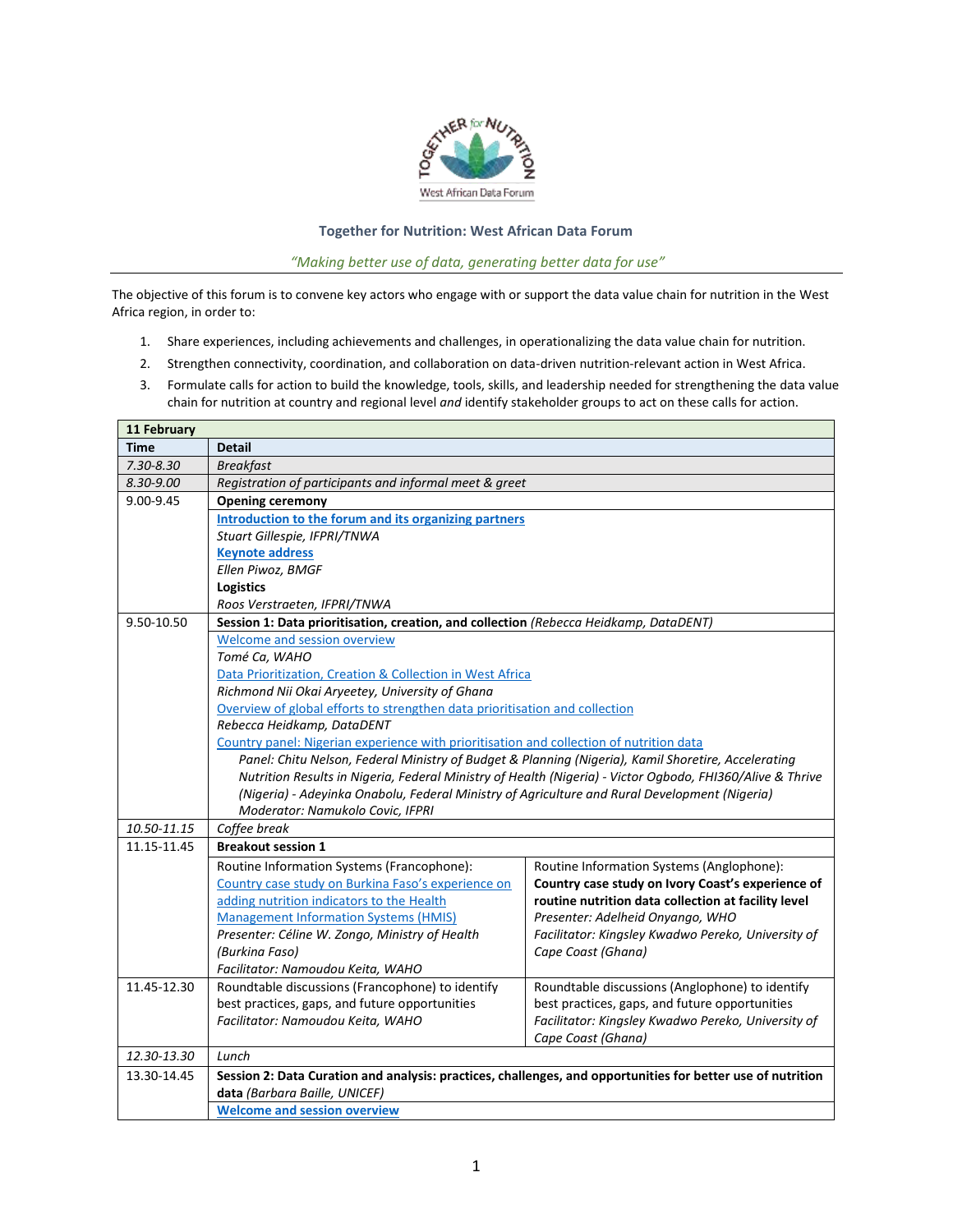|             | Barbara Baille, UNICEF                                                                                                                                                                                                                                           |                                                                                                 |  |  |
|-------------|------------------------------------------------------------------------------------------------------------------------------------------------------------------------------------------------------------------------------------------------------------------|-------------------------------------------------------------------------------------------------|--|--|
|             | Introduction to data curation and analysis processes<br>Chika Hayashi, UNICEF<br>Country panel: Country experiences with data curation and analysis<br>Panel: Pascal Nakelse, National Institute of Statistics (Burkina Faso), Veronica A. Quartey, Ghana Health |                                                                                                 |  |  |
|             |                                                                                                                                                                                                                                                                  |                                                                                                 |  |  |
|             |                                                                                                                                                                                                                                                                  |                                                                                                 |  |  |
|             |                                                                                                                                                                                                                                                                  |                                                                                                 |  |  |
|             | Service (Ghana), Kouame Oka Rene, Ministère de la Santé et Hygiene Publique, NIPN (Côte d'Ivoire)<br>Moderator: Safia Jiwani, Johns Hopkins Bloomberg School of Public Health                                                                                    |                                                                                                 |  |  |
| 14.45-15.15 |                                                                                                                                                                                                                                                                  |                                                                                                 |  |  |
| 15.15-16.30 | Coffee break<br><b>Breakout session 2</b>                                                                                                                                                                                                                        |                                                                                                 |  |  |
|             | Francophone group discussion to identify best                                                                                                                                                                                                                    | Anglophone group discussion to identify best                                                    |  |  |
|             | practices, gaps, and future opportunities                                                                                                                                                                                                                        | practices, gaps, and future opportunities                                                       |  |  |
|             | <b>Overall Feedback</b>                                                                                                                                                                                                                                          |                                                                                                 |  |  |
|             | Barbara Baille, UNICEF                                                                                                                                                                                                                                           |                                                                                                 |  |  |
| 16.30-16.45 | Close of day                                                                                                                                                                                                                                                     |                                                                                                 |  |  |
|             | Cheikh Faye, APHRC                                                                                                                                                                                                                                               |                                                                                                 |  |  |
| 18.00-19.30 | <b>Networking event &amp; Cocktail</b>                                                                                                                                                                                                                           |                                                                                                 |  |  |
|             | Nutrition Leadership Programme Alumni (West African region), Johann Jerling, North West University                                                                                                                                                               |                                                                                                 |  |  |
|             | (South Africa) and Namukolo Covic, IFPRI                                                                                                                                                                                                                         |                                                                                                 |  |  |
| 19.30       | <b>Dinner</b>                                                                                                                                                                                                                                                    |                                                                                                 |  |  |
| 12 February |                                                                                                                                                                                                                                                                  |                                                                                                 |  |  |
| <b>Time</b> | <b>Detail</b>                                                                                                                                                                                                                                                    |                                                                                                 |  |  |
| 9.00-10.30  | Session 3: Translating and disseminating data (Manisha Tharaney, FHI360/Alive & Thrive)                                                                                                                                                                          |                                                                                                 |  |  |
|             | Welcome and session overview                                                                                                                                                                                                                                     |                                                                                                 |  |  |
|             | Manisha Tharaney, FHI360/Alive & Thrive                                                                                                                                                                                                                          |                                                                                                 |  |  |
|             | Country panel: Country and global experiences in translating and disseminating data                                                                                                                                                                              |                                                                                                 |  |  |
|             |                                                                                                                                                                                                                                                                  | Country case-study: using SMART data for national breastfeeding campaign in Burkina Faso        |  |  |
|             | Maurice Gerald Zafimanjaka, FHI360/Alive & Thrive (Burkina Faso)                                                                                                                                                                                                 |                                                                                                 |  |  |
|             |                                                                                                                                                                                                                                                                  | Translating and disseminating nutrition data and research into policy and programs: identifying |  |  |
|             | strategic opportunities and reviewing barriers and how to overcome them                                                                                                                                                                                          |                                                                                                 |  |  |
|             | Richmond Nii Okai Aryeetey, University of Ghana                                                                                                                                                                                                                  |                                                                                                 |  |  |
|             | How to effectively communicate and disseminate nutrition data to different audiences                                                                                                                                                                             |                                                                                                 |  |  |
|             | Cheikh Faye, APHRC                                                                                                                                                                                                                                               |                                                                                                 |  |  |
|             | Moderator: Roos Verstraeten, IFPRI/TNWA                                                                                                                                                                                                                          |                                                                                                 |  |  |
|             | Findings from a landscaping of global data visualisation tools for nutrition                                                                                                                                                                                     |                                                                                                 |  |  |
|             | Augustin Flory, R4D                                                                                                                                                                                                                                              |                                                                                                 |  |  |
| 10.30-11.00 | Coffee break                                                                                                                                                                                                                                                     |                                                                                                 |  |  |
| 11.00-12.30 | <b>Breakout session 3</b>                                                                                                                                                                                                                                        |                                                                                                 |  |  |
|             | Francophone skills building session: Making better                                                                                                                                                                                                               | Anglophone skills building session: Making better                                               |  |  |
|             | figures: visualising data for different audiences                                                                                                                                                                                                                | figures: visualising data for different audiences                                               |  |  |
| 12.30-13.30 | Facilitator: Youssouf Keita, DataDENT                                                                                                                                                                                                                            | Facilitator: Tricia Aung, DataDENT                                                              |  |  |
| 13.30-14.30 | Lunch<br>Session 4: Data for decision-making across the data value chain (Roos Verstraeten, IFPRI/TNWA)                                                                                                                                                          |                                                                                                 |  |  |
|             | Welcome and session overview                                                                                                                                                                                                                                     |                                                                                                 |  |  |
|             | Maria Jefferds, CDC                                                                                                                                                                                                                                              |                                                                                                 |  |  |
|             | Country panel: Country experiences in using data for decision-making across the data value chain                                                                                                                                                                 |                                                                                                 |  |  |
|             | A data integration assessment in Burkina Faso and Nigeria: data coherence within and across                                                                                                                                                                      |                                                                                                 |  |  |
|             | nutrition-relevant policies and programs                                                                                                                                                                                                                         |                                                                                                 |  |  |
|             | Rebecca Pradeilles, TNWA                                                                                                                                                                                                                                         |                                                                                                 |  |  |
|             | Integrating policy makers & data providers to officially prioritize and implement nutrition data                                                                                                                                                                 |                                                                                                 |  |  |
|             | analysis based on policy needs in Niger                                                                                                                                                                                                                          |                                                                                                 |  |  |
|             | Saadou Bakoye, Sécretaire Generale, Ministère du plan (Niger)                                                                                                                                                                                                    |                                                                                                 |  |  |
|             | Panel discussion regarding data use across the data value chain from a global, regional, and country                                                                                                                                                             |                                                                                                 |  |  |
|             | perspective:                                                                                                                                                                                                                                                     |                                                                                                 |  |  |
|             | Panel: Rahul Rawat, BMGF - William Bosu, WAHO - Bakary Koné, Direction de la Santé, Ministry of                                                                                                                                                                  |                                                                                                 |  |  |
|             | Health (Mali) - Ibrahim Haoua, Institut National de la Statistique (Niger) - Catherine Gibba, National                                                                                                                                                           |                                                                                                 |  |  |
|             | <b>Nutrition Agency (The Gambia)</b>                                                                                                                                                                                                                             |                                                                                                 |  |  |
|             | Moderator: Maria Jefferds                                                                                                                                                                                                                                        |                                                                                                 |  |  |